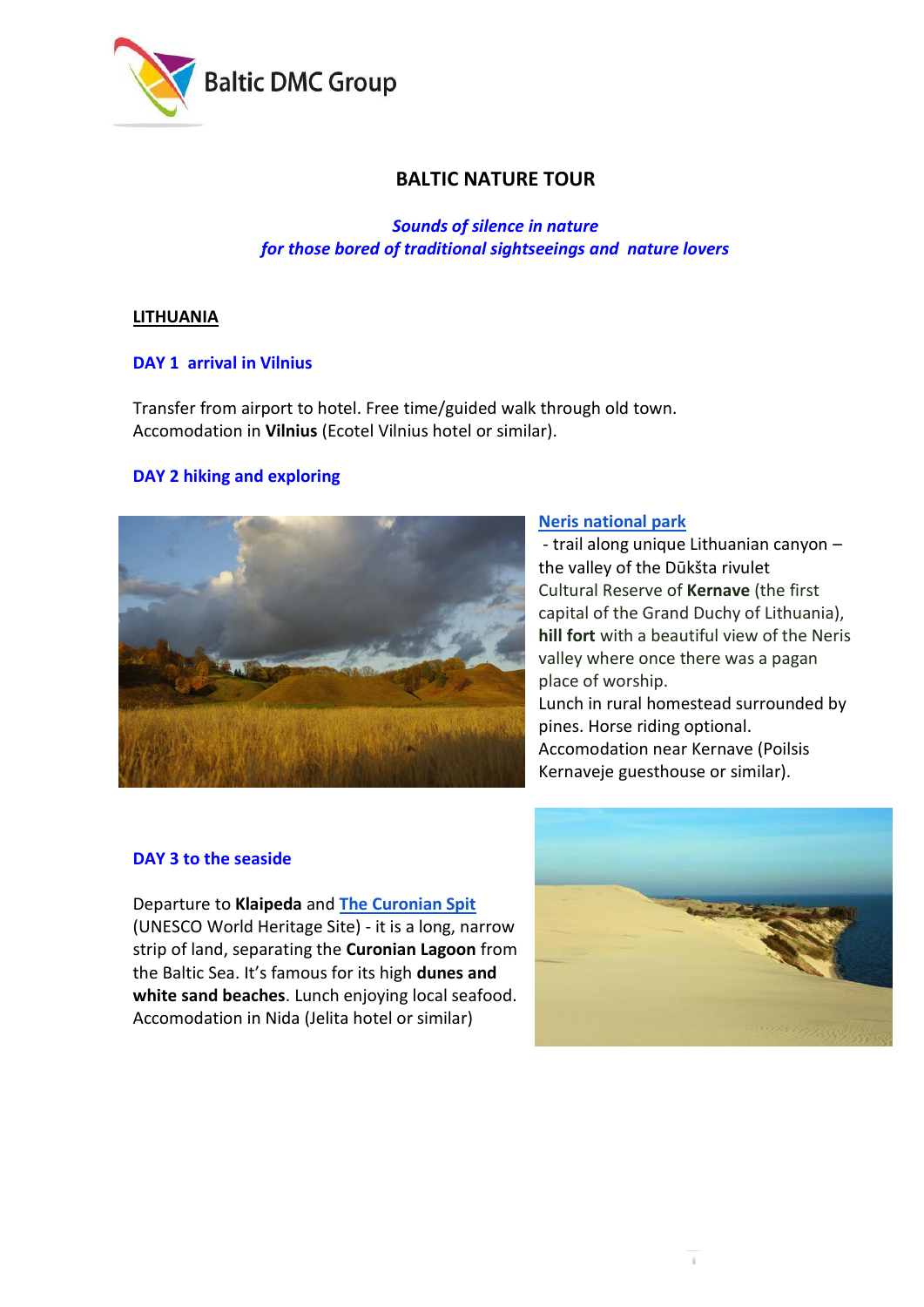

## **LATVIA**

## **DAY 4 bog trail and vibrant Liepāja**

**Dunika bog trail** - special landscapes with small lakes and clusters of islands, hornbeam grove. Lunch in Zvanītāji, ancient latvian traditional house where You can taste delicious dishes and have fun listening to songs and stories of Rucavas sievas.

Free time to explore the **city of wind - [Liepāja](http://www.latvia.travel/en/city/liepaja-8)** it is a proud city with artistic soul - it has a sandy seaside, port, a lake and many cosy cafes. Accomodation in Liepāja (Līva hotel or similar).





## **DAY 5 along the sea coast, keramics relaxation**

**Cliff of [Jūrkalne](http://www.latvia.travel/en/sight/jurkalne-seashore-bluffs)**, nice villages Sabile and Kandava in **Abava river valley.**  Optional **keramics workshop** with black clay in Tukums. Accomodation in **Jūrmala** (Lielupe hotel or similar).

### **DAY 6 from Riga to forests of Gauja river valley with bikes**

#### Bus tour through **Riga**.

**Bike tour** upon request - 4 hours ride near Āraišu windmill and lake castle, Drabešu estate and park OR guided **walking tour i[n Sigulda](http://tourism.sigulda.lv/hiking-eng/)**, called Vidzemes Switzerland. There are beautiful hills, forests, caves, Turaida Medieval Castle, Devil's Cave, Sigulda Medieval Castle and more to explore Accomodation in **Cēsis** (Cēsis hotel or similar). [More about Sigulda](https://www.youtube.com/watch?time_continue=98&v=S1YxzYTxz_Y)

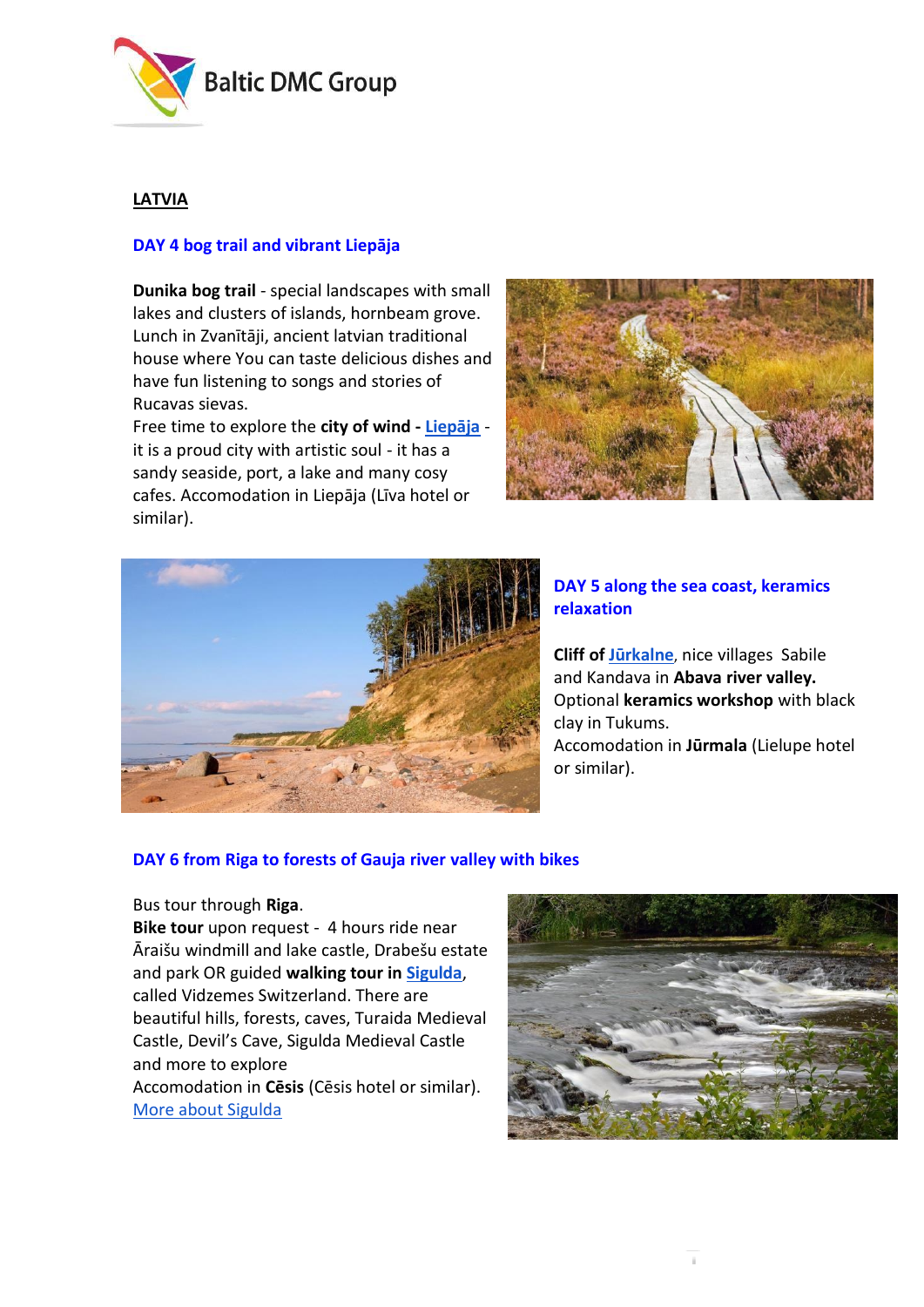

## **ESTONIA**

## **DAY 7 bog trail and a walk in Parnu by the sea**

Scenic views of the **[Kuresoo bog](https://loodusegakoos.ee/kuhuminna/rahvuspargid/soomaa-rahvuspark/1281)** [-](https://loodusegakoos.ee/kuhuminna/rahvuspargid/soomaa-rahvuspark/1281) marsh forest, followed by a rise along the high bog ridge to the Kuresoo bog. There is an observation tower on the bog ridge. Next, the boardwalk meanders between bog pools. Lunch in estonian traditional house with locally grown products.

Guided tour in **Parnu**, beautiful seaside town. Transfer with ferry to **Saaremaa island**. Accomodation in Saaremaa (Anniturism guesthouse or similar).

## **DAY 8 Saaremaa island exploring**

**Bike tour** upon request/ or guided walking tour through Saaremaa, the biggest island of Estonia - where You can see **spectacular cliffs, Kaali meteorite** crater and even a castle, 13th century **Kuressaare castle. [Harilaiu hiking](https://www.visitestonia.com/en/harilaiu-hiking-trails)  [trail](https://www.visitestonia.com/en/harilaiu-hiking-trails)** along deserted coast, with interesting dune landscape, Kiipsaare lighthouse in sea. Transfer from Saaremaa island to mainland. Accomodation in Tallinn (Metropol hotel or similar).

## **DAY 9 Departure from TALLINN**

Free time in **Tallinn**. Transfer to airport.